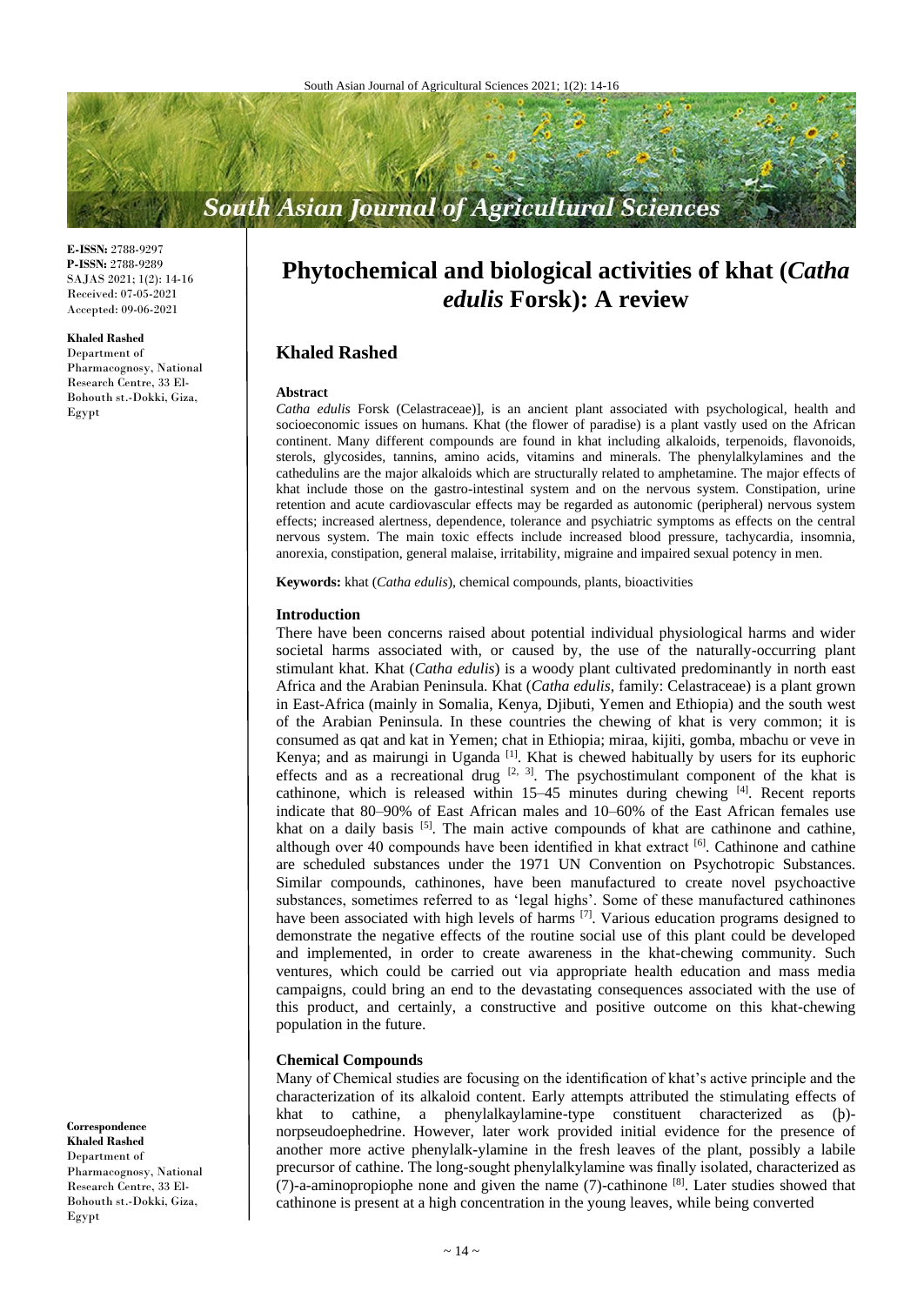rapidly in the adult leaves into cathine and, to a lesser extent, into norephedrine: another phenylalkylamine described in khat. Both cathine and cathinone are related structurally to amphe-tamine <sup>[9]</sup>. The reviews by Szendrei<sup>[10,</sup> 11] , provide a comprehensive description of the progress in the understanding of khat chemistry during that period. Many different compounds are found in khat including alkaloids, terpenoids, flavonoids, sterols, glycosides, tannins, amino acids, vitamins and minerals. [12-14] . The phenylalkylamines and the cathedulins are the major alkaloids. The cathedulins are based on a polyhydroxylated sesquiterpene skeleton and are basically polyesters of euonyminol. Recently, 62 different cathedulins from fresh<br>khat leaves were characterized [15] The khat khat leaves were characterized.  $[15]$  The khat phenylalkylamines comprise cathinone [S-(–)-cathinone], and the two diastereoisomers cathine [1S, 2S-(+) norpseudoephedrine or (+)-norpseudoephedrine] and norephedrine [1R,2S-(–)-norephedrine]. These compounds are structurally related to amphetamine and noradrenaline. The plant contains the  $(-)$ -enantiomer of cathinone only.11 Thus, the naturally occurring  $S$ -(-)-cathinone has the same absolute configuration as S-(+)-amphetamine. Cathinone is mainly found in the young leaves and shoots. During maturation, cathinone is metabolized to cathine [(+) norpseudoephedrine] and (-)-norephedrine The leaves contain [(+)-norpseudoephedrine] and (-)-norephedrine in a ratio of approximately 4:1. Other phenylalkylamine alkaloids found in khat leaves are the phenylpentenylamines merucathinone, pseudomerucathine and merucathine. These compounds seem to contribute less to the stimulant effects of khat [16, 17] .

#### **Biological activities**

Khat has many different compounds and so khat chewing may have many different effects.

#### **1. Behavioral effects**

Rats fed *C. edulis* material (extract or whole) show increased locomotor activity and reduced weight gain [18]. Retardation of growth rate was considered to be due to decreased absorption of food and not due to decreased food consumption. In pregnant rats, khat reduces food consumption and maternal weight gain, and also lowers the food efficiency index. Many reports have since confirmed the enhanced locomotor activity. In addition, khat extracts and (–)-cathinone produce stereotyped behavior, selfadministration and anorectic effects in animal species. Qualitatively, this behavior is similar to that evoked by amphetamine  $[S-(+)$ -amphetamine]  $^{[19]}$ .

#### **2. Cardiovascular effects**

Khat chewing induces small and transient rises in blood pressure and heart rate. Cathinone (0.5 mg base/kg of body weight) has similar effects coinciding with the presence of cathinone in blood plasma. These effects could be blocked by the beta1-adrenoreceptor blocker atenolol, but not by the alpha1-adrenorecptor blocker indoramin, indicating mediation through stimulation of beta1-adrenoreceptors<sup>[20]</sup>.

#### **3. Genotoxicity and teratogenic effects**

Orally administered khat extract induced dominant lethal mutations in mice, chromosomal aberrations in sperm cells in mice,and teratogenic effects in rats. With the micronucleus test to determine genetic damage, an 8-fold

increase in micronucleated buccal mucosa cells was seen among khat chewing individuals living in the area of the horn of Africa. Khat consumption did not lead to a detectable elevation of micronucleated bladder mucosa cells. Among heavy khat chewers, 81% of the micronuclei had a centromere signal indicating that khat is aneuploidogenic. The effect of khat, tobacco and alcohol was found to be additive. These results suggest that khat consumption, especially when accompanied by alcohol and tobacco, might be a potential cause of oral malignancy [21].

# **4. Khat-chewing and the digestive system**

While chewing khat leaves makes people feel more alert and talkative, it does suppresses appetite. Regular khat chewers go on to develop gingivitis and loose teeth, however, there appears to be no convincing evidence of any association with khat and oral cancer. Among khat users in Yemen there is, however, a higher incidence of esophageal cancer compared with gastric cancer [22].

### **5. Khat-chewing and the excretory system**

Khat affects the urinary system via relaxation of bladder wall muscles and closure of the internal sphincter. Urine retention has been observed, as well significant decreased urinary flow rate [23].

# **6. Khat-chewing and pregnancy**

Khat chewing, which is a wide spread male social habit in countries around the southern shore of the Red Sea and Eastern Africa and is also a common practice in women, even during pregnancy and lactation. According to a recent report, khat chewing during pregnancy results in women giving birth to low weight babies. Khat is also known to be excreted in breast milk, but no studies have been conducted so far on how this affects nursing babies. In pregnant women, khat consumption may have detrimental effects on utero-placental blood flow and as a consequence, impacts fetal growth and development [24].

#### **7. Khat-chewing and neurological disorders**

The chemically unstable alkaloid cathinone, S (-) alphaaminopropiophenone, present in the fresh plant material, is the main psychoactive agent  $[25]$ . Numerous laboratory studies have confirmed that cathinone is similar to amphetamine in chemical structure, and affects the central and peripheral nervous systems and behavior. Khat has been associated with numerous somatic and psychiatric health sequelae  $[26, 27]$ .

#### **Conclusion**

The use of khat is interwoven with certain fundamental historic traditional values and religion, which need to be approached cautiously. This present review in an effort put in perspective its cultural legitimacy; to obtain a constructive outcome in the near future.

#### **References**

- 1. National Drug Intelligence Center. Information Bulletin: khat, *Catha edulis* 2007.
- 2. Kalix P *Catha edulis*. A plant that has amphetamine effects. Pharm World Sci 1996;18:69-73.
- 3. Banjaw M, Schmidt W. Behavioral sensitization following repeated intermittent oral administration of